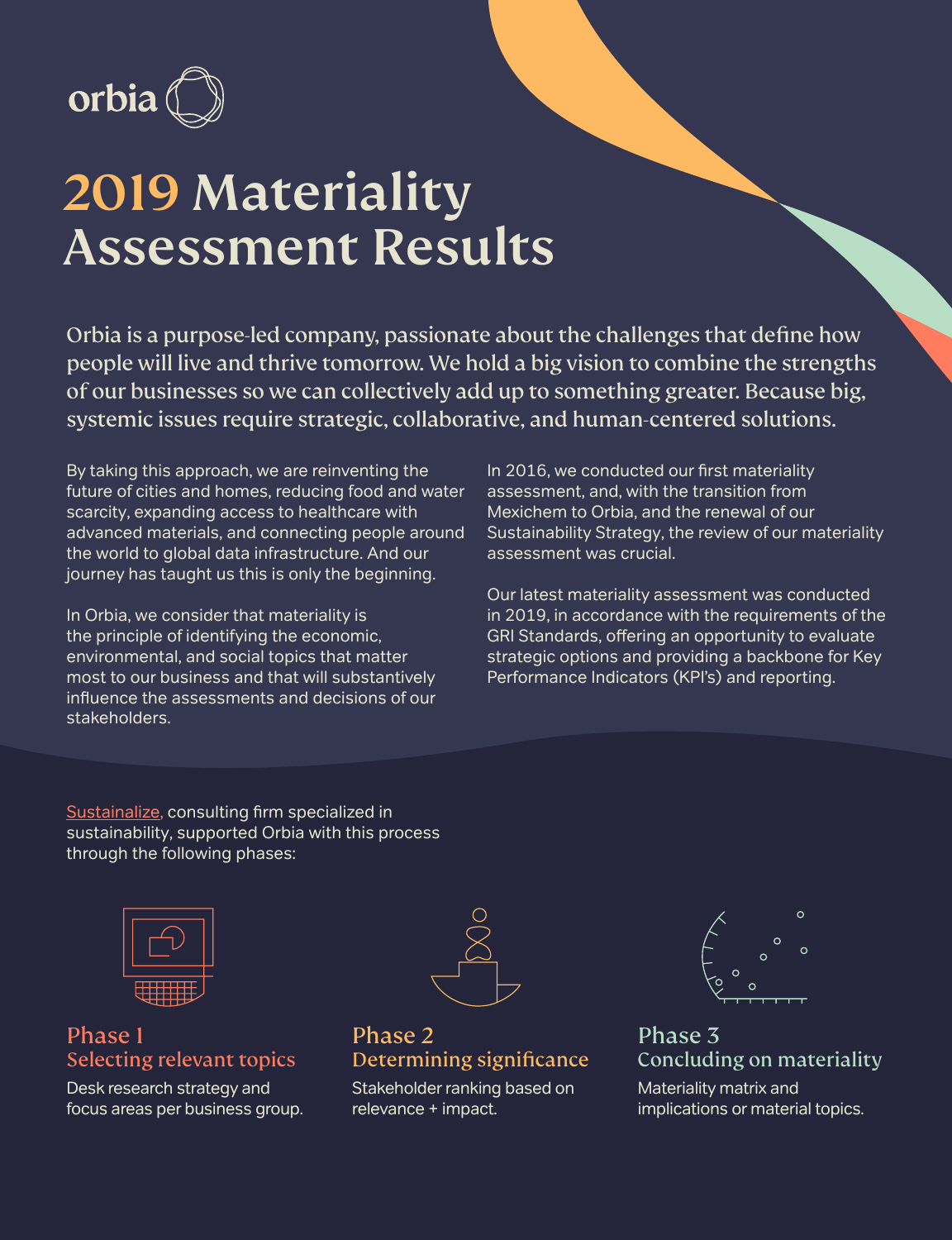# Phase 1 – Selecting relevant topics

In the first phase, Orbia's internal and external context was scanned to identify the most relevant topics. This was done for each of the Business Groups at the time, including the following steps:

#### 1: Assessing international standards, Sustainable Development Goals (SDGs), media, peers, sector trends and risk analysis.

The issues that are relevant for Orbia were determined by assessing our wider context and considering the following sources:

- Orbia internal documents and risks & opportunities assessments
- International sustainability standards and frameworks
- The United Nations Sustainable Development Goals (SDG Industry Matrix)
- Sustainability reporting by partners, clients, peers
- Topics covered in sector trends and the media

#### 2: Consolidating core issues.

Outcomes of the above research were consolidated into 19 'core topics' and aligned with Orbia's identified risks and opportunities.

### 3: Defining issues specific to the organization.

The third step consisted of specifying, describing and aligning these topics with Orbia's activities.

The following list represents relevant topics, however does not reflect their order of importance:

| #              | Topic                              | Description                                                                                                                                            |
|----------------|------------------------------------|--------------------------------------------------------------------------------------------------------------------------------------------------------|
| 1              | <b>Energy &amp;</b><br>emissions   | Managing energy use and emissions, for example by using<br>renewable energy and through projects focused on energy<br>efficiency.                      |
| $\overline{2}$ | Water use and<br>discharge*        | Reducing water use in our operations through water reuse<br>equipment and closed loop systems.                                                         |
| 3              | <b>Solutions for</b><br>resilience | Designing solutions for effective water management, agriculture,<br>sustainable infrastructure, and connectivity.                                      |
| 4              | Waste<br>management*               | Preventing waste at source and divert waste from landfill as<br>much as possible through recycling, composting, and closed loop<br>'circular' systems. |
| 5              | <b>Diversity and</b><br>inclusion  | Creating an organization that embraces diversity and inclusion and<br>encouraging the hiring of local employees.                                       |

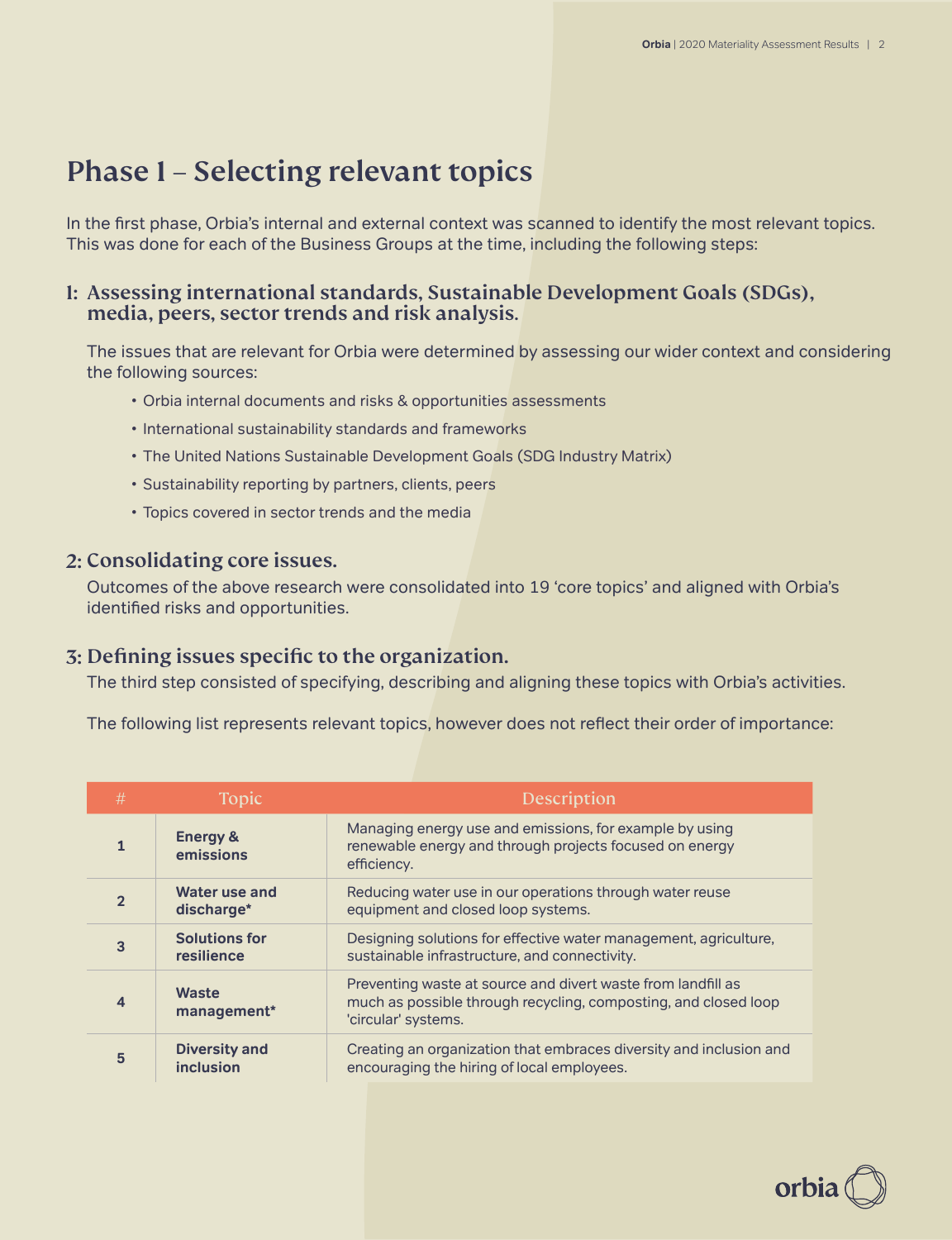| $\#$           | Topic                                                        | Description                                                                                                                                                                 |
|----------------|--------------------------------------------------------------|-----------------------------------------------------------------------------------------------------------------------------------------------------------------------------|
| $6\phantom{a}$ | <b>Employee</b><br>development,<br>engagement &<br>retention | Attracting talented employees, developing their skills and<br>competencies, engaging them, and stimulating internal growth.                                                 |
| $\overline{7}$ | <b>Investments in</b><br>local communities                   | Investing in local communities, amongst others in partnership<br>with NGO's, to contribute to economic development and social<br>empowerment.                               |
| 8              | <b>Innovation</b>                                            | Creating innovative products contributing to climate resilient cities,<br>climate smart agriculture, connectivity of society and a circular<br>economy.                     |
| 9              | <b>Health and safety</b>                                     | Managing health and safety as to prevent accidents from<br>happening across all our operations, in logistics, and in the<br>surrounding communities.                        |
| 10             | Cyber security*                                              | Maintaining optimal cybersecurity measures to protect our IT<br>systems against digital attacks and the breach of data privacy.                                             |
| 11             | <b>Quality and safety</b><br>of products*                    | Designing our products to ensure safe manufacture, transportation<br>and distribution, and installation and use by customers.                                               |
| 12             | Governance                                                   | Ensuring responsible governance, compliance and risk<br>management for business continuity and long-term value creation.                                                    |
| 13             | <b>Sustainable</b><br>sourcing                               | Managing sustainability risks and opportunities in the supply chain<br>by engaging with suppliers on social and environmental aspects,<br>as well as using local suppliers. |
| 14             | Circular economy*                                            | Designing our products to be recyclable and using recycled<br>materials in the manufacturing, also mitigating the longer-term risk<br>of resource scarcity.                 |
| 15             | Women<br>empowerment in<br>agriculture*                      | Increasing women's empowerment through better agricultural<br>technologies.                                                                                                 |
| 16             | <b>Farmer capacity</b><br>building*                          | Building capacity through educational and skill building programs<br>and knowledge sharing, as to help farmers achieve higher crop<br>yields.                               |
| 17             | <b>Innovative</b><br>finance*                                | Providing financing solutions to smallholder farmers, in<br>collaboration with partners.                                                                                    |
| 18             | <b>Economic</b><br>performance*                              | Contributing to local economic development.                                                                                                                                 |
| 19             | Human rights*                                                | Upholding and promoting basic rights and freedoms of every<br>person working across the value chain and promote fair labor<br>practices- and management relations.          |

Topics with \* not included in all Phase 2 surveys, they were customized to each Business Group

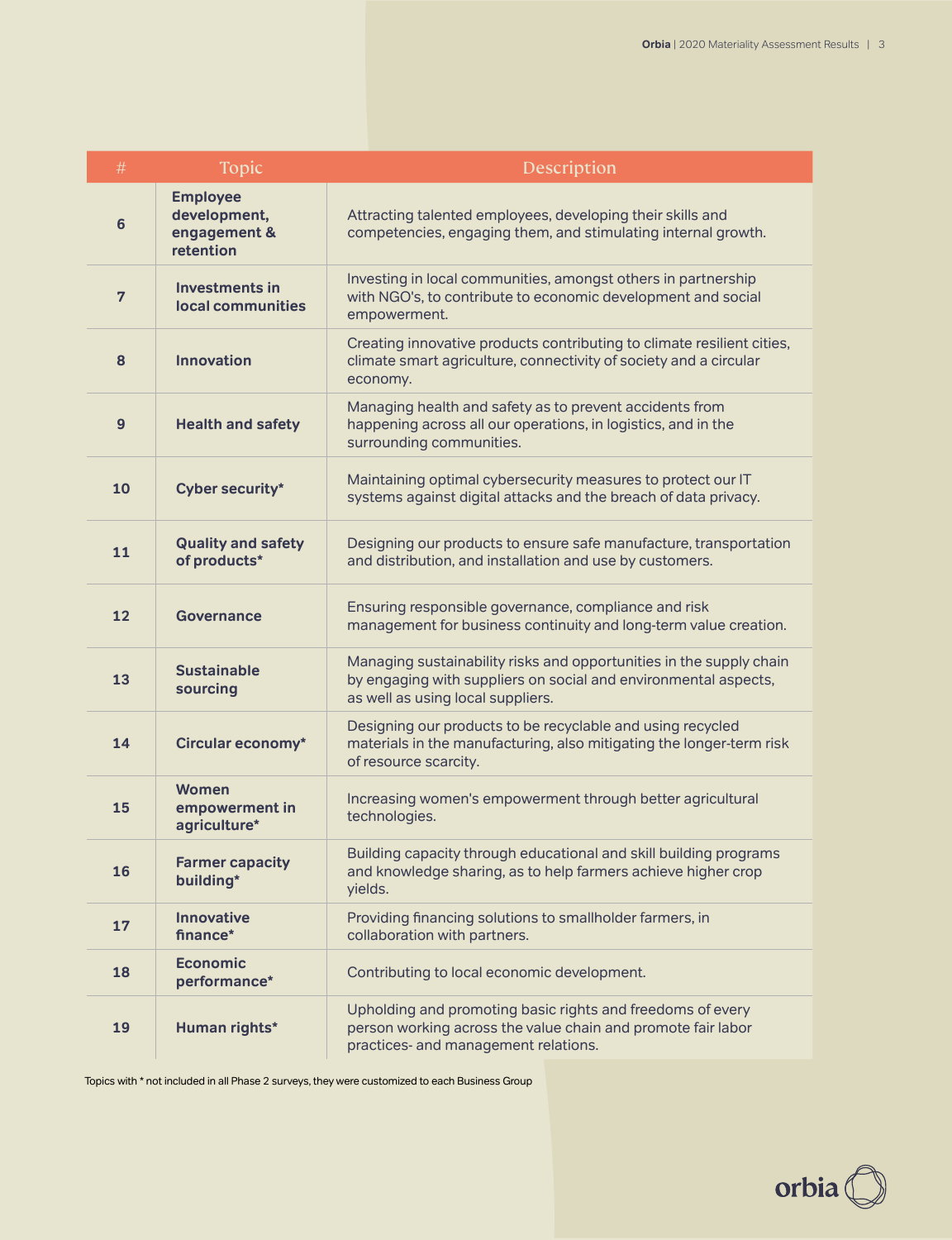# Phase 2 – Determining Significance

As a global company, we need to understand Orbia stakeholders' priorities and expectations from different regions and groups. To take an inclusive approach and based on previous analysis, the following stakeholder groups were considered:

### Stakeholder groups participating in the survey:



Customized surveys, including the 19 relevant topics, were designed, and applied to internal and external stakeholders. Additionally, each Business Group applied surveys to their specific groups of interest and Orbia surveyed corporate level stakeholders, such as investors. Internally, a series of dialogues with the Business Group Presidents were held, as well as interviews with the Chairman, Chief Executive Officer, and Chief Financial Officer.

### Consolidation of results

Each respondent scored their top 5 most relevant and significant topics and shared how they think Orbia could further contribute.

To consolidate different scores from different stakeholder groups, we calculated the average score per group and the average score for each topic. This served to mitigate any uneven influence of large (overly represented) stakeholder group.

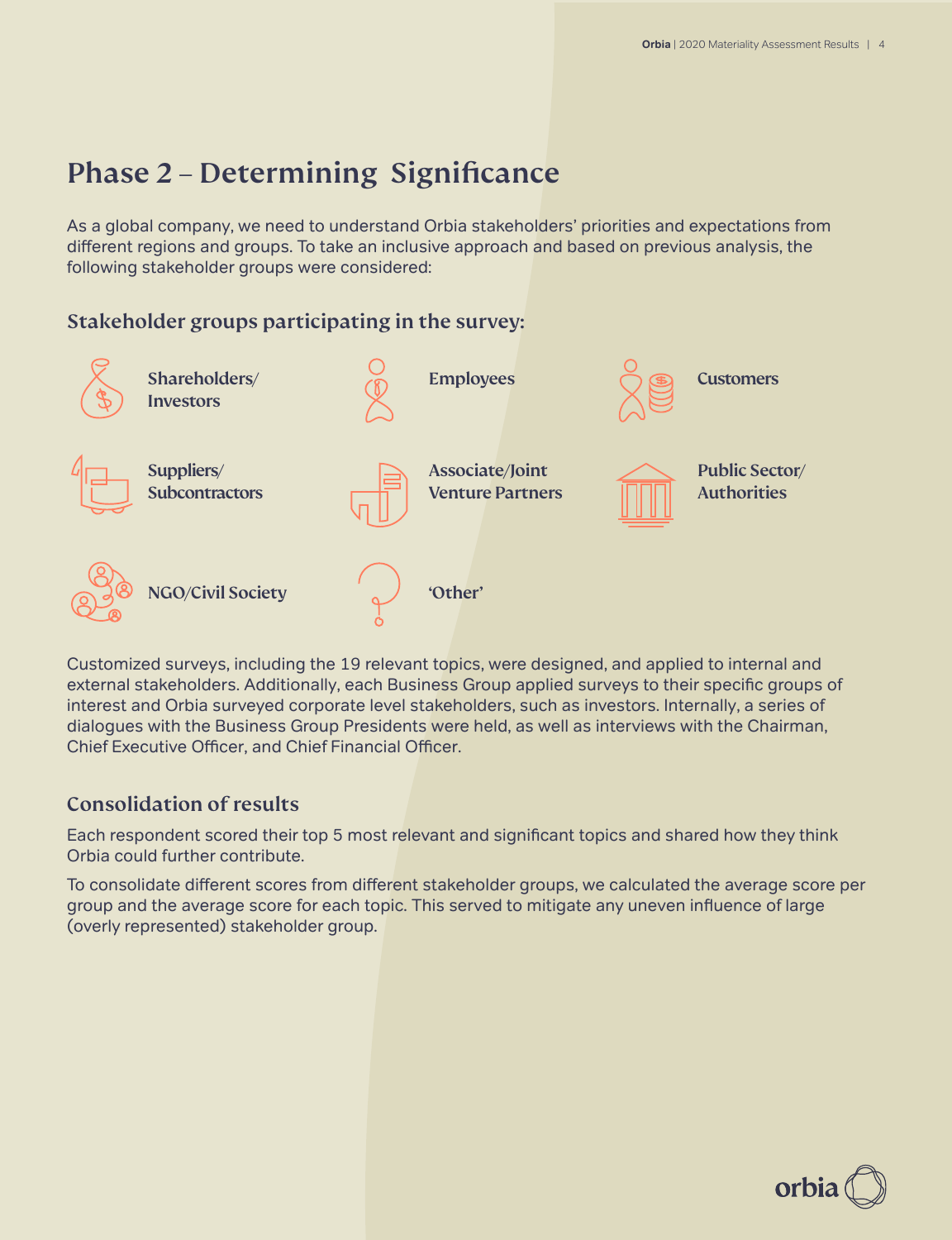# Phase 3 – Concluding on materiality

Based on the results from phase 2, two sets of matrices were drawn up:

- 1. Materiality matrix per Business Group
- 2. Consolidated matrix for Orbia

To aggregate all business groups and Orbia corporate topic scores into one average figure, both the internal and external scores were multiplied by a factor to arrive at a weighted average. This factor was calculated based on revenue figures (EBITDA).

The final scores were then represented in a grid, considering GRI recommended axes for materiality matrices, being "Significance of economic, environmental and social impacts" the horizontal axis and "Influence on stakeholder assessments & decisions" the vertical axis.

## Orbia Materiality Matrix and Related Goals

Top material topics are those placed within the upper right quadrant of the matrix. However, all topics are relevant to Orbia and its Business Groups



Our Sustainability Goals to 2025 and 2050 are related to our top material topics:

| by 2025        |                                                                    |  |  |
|----------------|--------------------------------------------------------------------|--|--|
| 9              | TRIR < 0.2 (employees and contractors)                             |  |  |
| $\overline{4}$ | 100% of plants will send zero waste to landfill                    |  |  |
| $\mathbf{1}$   | Reduce SO <sub>x</sub> emissions by 60%                            |  |  |
| 1<br>2<br>4    | 100% of sites certified with an environmental<br>management system |  |  |
| by 2050        |                                                                    |  |  |
|                | Achieve net zero carbon emissions                                  |  |  |

Significance of economic, environment and social impacts

- Emissions\* 1.
- 2. Water use and discharge\*
- 3. Solutions for resilience\*
- 4. Waste management
- 5. Diversity and inclusion
- 6. Employee development, engagement and retention\*
- 7. Investments in local communities\*
- 8. Innovation\*
- 9. Health and safety\*
- 10. Cyber security
- 11. Quality and safety of products\*
- 12. Governance
- 13. Sustainable sourcing\*
- 14. Circular economy\*
- 15. Women empowerment in agriculture

orbi

- 16. Farmer capacity building
- 17. Innovative finance
- 18. Economic performance
- 19. Human Rights

\*Orbia's top ten material topics